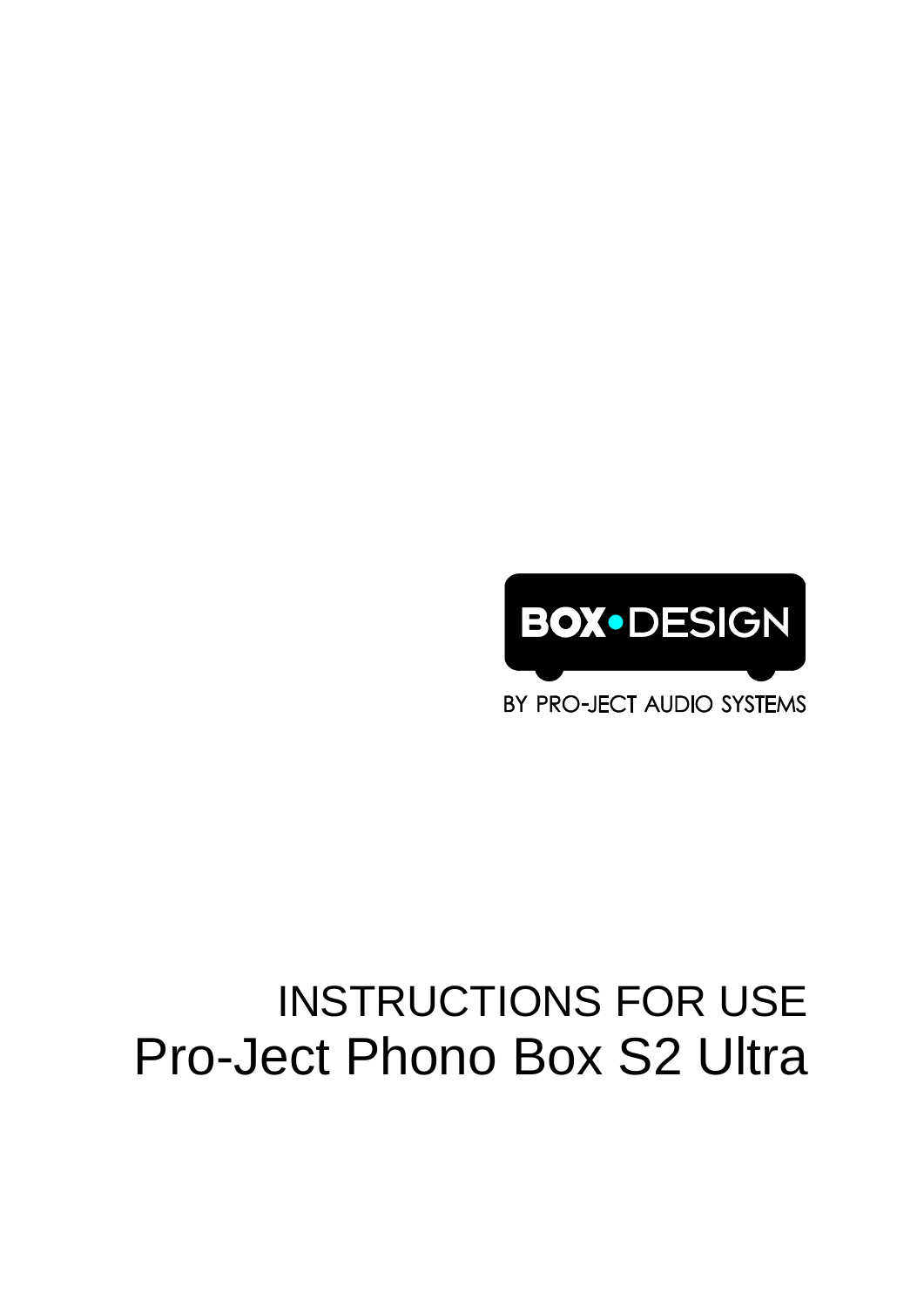Dear music lover,

thank you for purchasing a Pro-Ject Audio Systems phono amplifier. In order to achieve maximum performance and reliability you should study these instructions for use carefully.



*Warning of a hazard for the user, the unit or possible misuse.*



*Important notice.*

#### Safety instructions

*AC outlet voltages vary from country to country. Before connecting to the mains, make sure that the voltage in your area meets the voltage requirements printed on the power supply.*

*The power supply is used to disconnect the unit from the mains. Make sure that the power supply is easily accessible at all times. Never handle the device, the power supply while your hands are wet or damp.*

*Avoid letting liquids enter the device or the power supply. Never place any item containing liquid, such as a flower vase on or near the device. Never spill any liquid on the device or the power supply. Never place any naked flame sources, such as lighted candles on or near the device. The product shall not be used in damp or wet locations, next to a bathtub, sink, swimming pool or any other similar conditions.*

## **Settings**

Use the dip switches at the bottom of the unit to set input gain, input capacitance and input impedance. Please set both channels equally.

To find out which type your cartridge is please consult the literature accompanying your cartridge. The literature for cartridges should also specify the correct input impedance (low-output MC cartridges) and the correct input capacitance (high-output MC and MM cartridges), into which the cartridge is designed to work. If in doubt please consult your dealer.



*To alter settings the unit must be disconnected from the power supply and the amplifier.*

#### Input impedance / input capacitance – high-output MC and MM cartridges



## Input impedance – low-output MC cartridges

\* Input capacitance is irrelevant for low-output MC cartridges

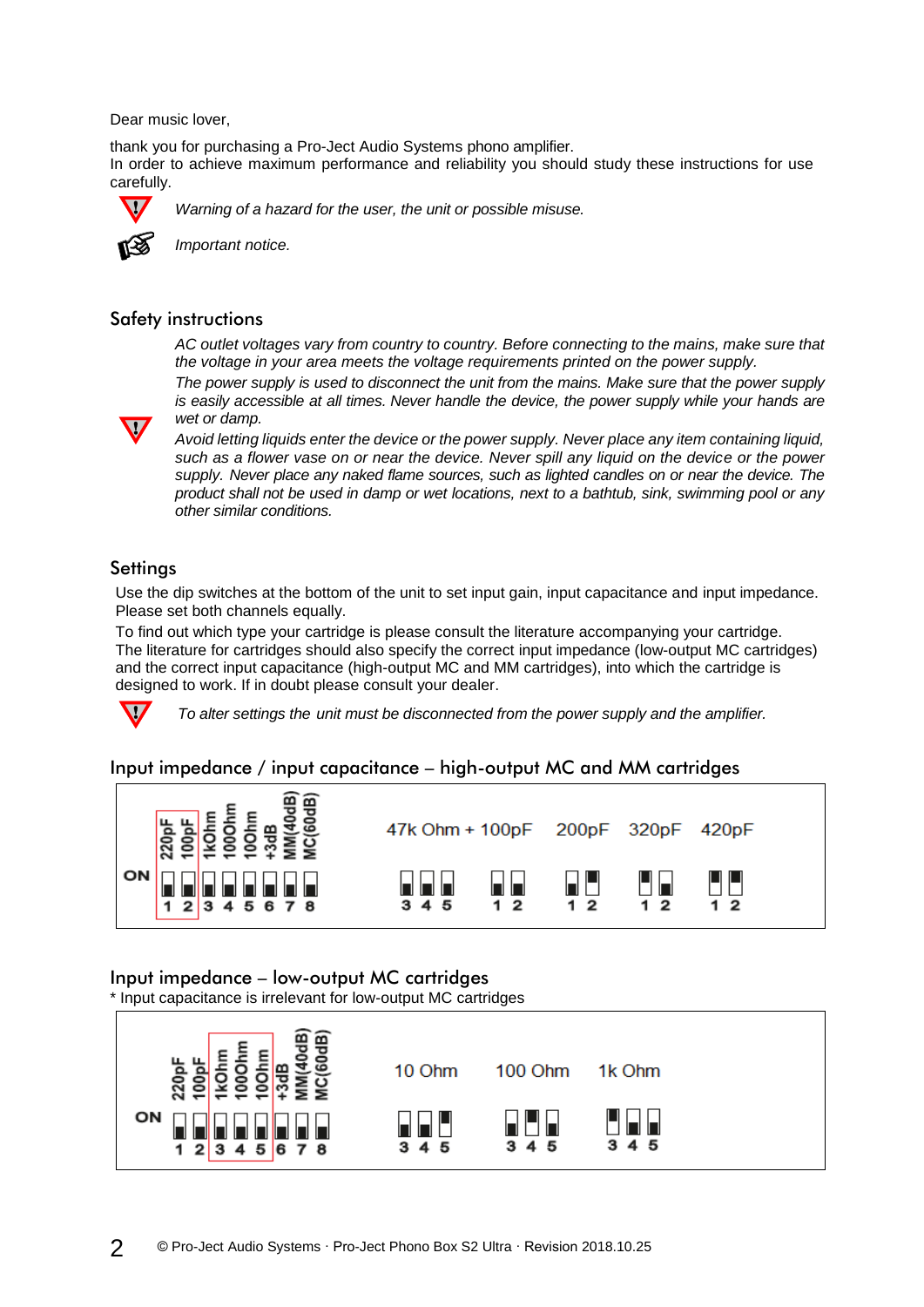Gain



#### Subsonic filter



A switch at the back of the phono amplifier activates and deactivates the subsonic filter.

## **Connectors**



*Make all connections whilst the phono amplifier is disconnected from the power supply. Take care to connect the left and right channels correctly. The right channel is usually marked red, the left channel black or white.*

*Do not connect the phono amplifiers output to a phono input (sometimes labelled* **gram***,* **disc** *or*  **RIAA***) on the amplifier.*

*Never use any other power supply than the one supplied with the unit.*

## Connecting the record player

Connect the tonearm signal lead to the **In** of the phono amplifier. The earthing wire may be connected to the screw terminal if you encounter hum problems when using the record player.

## Connection to the amplifier

Connect the **Out** of the phono amplifier to a line input (such as **AUX**, **CD**, **Tuner**, **Tape** or **Video**) on your amplifier.

#### Mains power connection

Connect the low voltage plug from the power supply to the **Power 18V DC** socket of the phono amplifier before connecting the power supply to the mains.